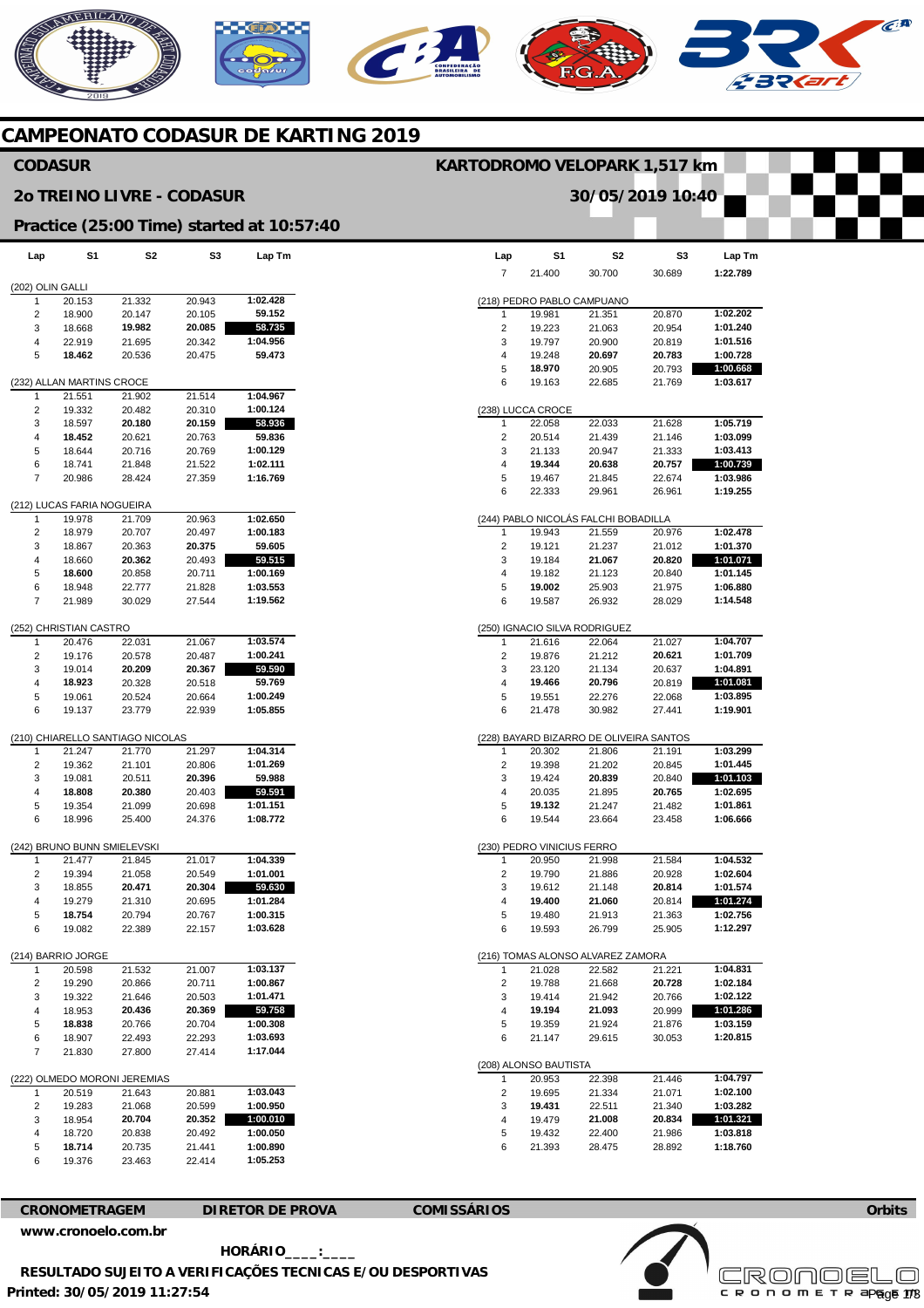## NERICANO  $\epsilon$ **A**  $\mathcal{C}$

### **CAMPEONATO CODASUR DE KARTING 2019**

#### **CODASUR**

#### **2o TREINO LIVRE - CODASUR**

#### **Practice (25:00 Time) started at 10:57:40**

| Lap | S1                     | S <sub>2</sub>                         | S3     | Lap Tm   |
|-----|------------------------|----------------------------------------|--------|----------|
|     |                        |                                        |        |          |
|     |                        | (246) MATÍAS ARIEL BANGO FRAGA         |        |          |
| 1   | 21.134                 | 22.091                                 | 21.418 | 1:04.643 |
| 2   | 19.947                 | 21.558                                 | 20.962 | 1:02.467 |
| 3   | 19.944                 | 21.641                                 | 21.057 | 1:02.642 |
| 4   | 19.244                 | 21.178                                 | 20.994 | 1:01.416 |
|     |                        |                                        |        |          |
| 5   | 19.338                 | 21.226                                 | 21.063 | 1:01.627 |
| 6   | 19.594                 | 24.227                                 | 24.138 | 1:07.959 |
|     |                        |                                        |        |          |
|     |                        | (204) KEVIN MARCO OLIVARES LUNA        |        |          |
| 1   | 21.087                 | 22.018                                 | 21.213 | 1:04.318 |
| 2   | 19.810                 | 21.310                                 | 20.781 | 1:01.901 |
| 3   | 19.463                 | 21.067                                 | 21.428 | 1:01.958 |
|     |                        |                                        |        | 1:02.275 |
| 4   | 19.353                 | 21.969                                 | 20.953 |          |
|     |                        |                                        |        |          |
|     |                        | (226) WALTER FERNANDO CARRASCO GAMARRA |        |          |
| 1   | 20.976                 | 22.867                                 | 22.025 | 1:05.868 |
| 2   | 20.148                 | 23.096                                 | 21.162 | 1:04.406 |
| 3   | 19.974                 | 21.521                                 | 21.094 | 1:02.589 |
|     |                        |                                        |        |          |
| 4   | 19.584                 | 21.278                                 | 21.104 | 1:01.966 |
| 5   | 19.963                 | 21.700                                 | 21.258 | 1:02.921 |
| 6   | 20.016                 | 26.413                                 | 27.810 | 1:14.239 |
|     |                        |                                        |        |          |
|     |                        | (220) FRANCISCO JAVIER PEREZ           |        |          |
| 1   | 21.392                 | 22.664                                 | 21.545 | 1:05.601 |
|     |                        |                                        |        |          |
| 2   | 20.092                 | 21.269                                 | 21.310 | 1:02.671 |
| 3   | 19.947                 | 21.730                                 | 21.042 | 1:02.719 |
| 4   | 19.939                 | 21.136                                 | 21.051 | 1:02.126 |
| 5   | 19.737                 | 21.771                                 | 21.582 | 1:03.090 |
| 6   | 19.819                 | 24.605                                 | 23.927 | 1:08.351 |
|     |                        |                                        |        |          |
|     |                        |                                        |        |          |
|     |                        | (248) DANIEL ALEJANDRO FERRARI LAGE    |        |          |
| 1   | 21.237                 | 21.834                                 | 20.948 | 1:04.019 |
| 2   | 20.152                 | 21.459                                 | 20.863 | 1:02.474 |
| 3   | 20.034                 | 21.327                                 | 20.929 | 1:02.290 |
| 4   | 20.017                 | 21.503                                 | 21.005 | 1:02.525 |
|     |                        |                                        |        |          |
| 5   | 20.276                 | 23.827                                 | 22.442 | 1:06.545 |
|     |                        |                                        |        |          |
|     | (234) GABRIEL CREPALDI |                                        |        |          |
| 1   | 21.734                 | 21.713                                 | 22.049 | 1:05.496 |
| 2   | 21.064                 | 22.159                                 | 22.169 | 1:05.392 |
| 3   | 21.937                 | 21.202                                 | 24.059 | 1:07.198 |
| 4   |                        |                                        | 21.736 | 1:05.363 |
|     | 20.503                 | 23.124                                 |        |          |
| 5   | 19.457                 | 22.627                                 | 21.708 | 1:03.792 |
| 6   | 20.313                 | 2:34.167                               | 32.781 | 3:27.261 |
|     |                        |                                        |        |          |
|     |                        | (224) SERGIO CRISTIAN PRIETO ANDRADE   |        |          |
| 1   | 21.443                 | 23.372                                 | 23.608 | 1:08.423 |
| 2   | 20.744                 | 23.474                                 | 22.236 | 1:06.454 |
|     |                        |                                        |        |          |
| 3   | 20.350                 | 23.652                                 | 22.188 | 1:06.190 |
| 4   | 20.281                 | 22.625                                 | 22.051 | 1:04.957 |
| 5   | 20.998                 | 24.496                                 | 22.649 | 1:08.143 |
|     |                        |                                        |        |          |
|     | (235) FRANCESCO VENTRE |                                        |        |          |
| 1   | 23.898                 | 26.489                                 | 26.068 | 1:16.455 |
|     |                        |                                        |        |          |
| 2   | 23.311                 | 26.212                                 | 27.088 | 1:16.611 |
| 3   | 22.973                 | 26.124                                 | 25.860 | 1:14.957 |
| 4   | 22.918                 | 25.897                                 | 25.590 | 1:14.405 |
| 5   | 23.082                 | 25.922                                 | 25.623 | 1:14.627 |
| 6   | 23.049                 | 25.965                                 | 25.777 | 1:14.791 |
|     |                        |                                        | 25.493 |          |
| 7   | 23.160                 | 25.988                                 |        | 1:14.641 |
|     |                        |                                        |        |          |
|     | (241) ENRICO DE LUCCA  |                                        |        |          |
| 1   | 24.120                 | 26.726                                 | 26.131 | 1:16.977 |
| 2   | 23.524                 | 27.036                                 | 25.619 | 1:16.179 |
| 3   | 23.617                 | 26.377                                 | 25.777 | 1:15.771 |
| 4   | 23.307                 | 26.581                                 | 26.050 | 1:15.938 |
|     |                        |                                        |        |          |

| Lap    | S1                        | S <sub>2</sub>                               | S3               | Lap Tm               |
|--------|---------------------------|----------------------------------------------|------------------|----------------------|
|        | (243) RICHARD ANNUNZIATA  |                                              |                  |                      |
| 1      | 25.829                    | 27.312                                       | 26.615           | 1:19.756             |
| 2      | 25.062                    | 26.821                                       | 26.480           | 1:18.363             |
| 3      | 24.899                    | 26.877                                       | 26.019           | 1:17.795             |
| 4      | 24.316                    | 26.506                                       | 26.077           | 1:16.899             |
| 5      | 24.270                    | 26.566                                       | 26.125           | 1:16.961             |
| 6      | 23.692                    | 26.490                                       | 26.781           | 1:16.963             |
| 7      | 23.792                    | 26.301                                       | 25.983           | 1:16.076             |
|        | (221) IGNACIO MONTENEGRO  |                                              |                  |                      |
| 1      | 24.745                    | 26.904                                       | 26.804           | 1:18.453             |
| 2      | 23.665                    | 26.522                                       | 26.005           | 1:16.192             |
| 3      | 23.643                    | 26.900                                       | 25.985           | 1:16.528             |
| 4      | 23.720                    | 26.844                                       | 26.772           | 1:17.336             |
| 5      | 24.053                    | 26.718                                       | 26.227           | 1:16.998             |
| 6      | 23.680                    | 26.618                                       | 25.978           | 1:16.276             |
| 7      | 24.015                    | 26.696                                       | 25.810           | 1:16.521             |
|        | (233) NIETZEL JUAN MARTIN |                                              |                  |                      |
| 1      | 24.828                    | 27.352                                       | 56.640           | 1:48.820             |
| 2      | 24.424                    | 27.214                                       | 26.366           | 1:18.004             |
|        |                           | 26.705                                       |                  |                      |
| 3      | 23.831                    |                                              | 26.589           | 1:17.125             |
| 4      | 23.601                    | 26.541                                       | 26.283           | 1:16.425             |
| 5      | 23.571                    | 26.558                                       | 26.376           | 1:16.505             |
| 6      | 23.793                    | 26.340                                       | 26.637           | 1:16.770             |
|        | (211) FRANCO CRIVELLI     |                                              |                  |                      |
| 1      | 25.076                    | 27.669                                       | 26.260           | 1:19.005             |
| 2      | 24.100                    | 33.378                                       | 26.096           | 1:23.574             |
| 3      | 23.840                    | 27.642                                       | 26.215           | 1:17.697             |
| 4      | 23.721                    | 27.118                                       | 25.910           | 1:16.749             |
| 5      | 23.364                    | 27.941                                       | 26.935           | 1:18.240             |
| 6      | 23.599                    | 29.854                                       | 26.770           | 1:20.223             |
| 7      | 23.822                    | 26.978                                       | 25.925           | 1:16.725             |
|        | (213) SANTIAGO FABANI     |                                              |                  |                      |
| 1      | 27.714                    | 27.319                                       | 26.415           | 1:21.448             |
| 2      | 24.628                    | 27.641                                       | 26.773           | 1:19.042             |
| 3      | 24.338                    | 27.124                                       | 26.053           | 1:17.515             |
| 4      | 24.052                    | 27.037                                       | 25.655           | 1:16.744             |
|        |                           |                                              |                  |                      |
| 5      | 23.815                    | 26.698                                       | 26.980           | 1:17.493             |
| 6<br>7 | 24.421<br>24.560          | 27.010<br>26.972                             | 26.193<br>26.481 | 1:17.624<br>1:18.013 |
|        |                           |                                              |                  |                      |
| 1      | 24.190                    | (203) JOÃO PEDRO MENDES MAIA SOUZA<br>27.205 | 27.123           | 1:18.518             |
| 2      | 23.843                    | 26.948                                       | 26.683           | 1:17.474             |
|        |                           | 27.274                                       | 26.354           | 1:17.709             |
| 3<br>4 | 24.081<br>23.525          | 26.971                                       | 26.266           | 1:16.762             |
|        | (201) ANDRE NICASTRO      |                                              |                  |                      |
|        | 24.100                    | 27.452                                       | 25.674           | 1:17.226             |
|        |                           |                                              |                  |                      |
|        | 24.388                    | (253) WALDIR BELIZARIO JUNIOR<br>27.073      | 25.871           | 1:17.332             |
|        |                           |                                              |                  |                      |
|        |                           | (239) RAFAEL DE MORAES DIAS                  |                  |                      |
|        | 24.549                    | 27.375                                       | 26.537           | 1:18.461             |
| 2      | 24.162                    | 27.004                                       | 26.531           | 1:17.697             |
| 3      | 24.482                    | 27.653                                       | 26.496           | 1:18.631             |
| 4      | 24.011                    | 27.778                                       | 26.625           | 1:18.414             |
| 5      | 23.968                    | 27.856                                       | 26.978           | 1:18.802             |
| 6      | 24.299                    | 27.450                                       | 26.500           | 1:18.249             |
| 7      | 24.492                    | 27.020                                       | 26.503           | 1:18.015             |

**KARTODROMO VELOPARK 1,517 km** 

**30/05/2019 10:40** 

**[www.cronoelo.com.br](http://www.cronoelo.com.br)** 

**CRONOMETRAGEM DIRETOR DE PROVA COMISSÁRIOS** 



**Printed: 30/05/2019 11:27:54 HORÁRIO\_\_\_\_:\_\_\_\_ RESULTADO SUJEITO A VERIFICAÇÕES TECNICAS E/OU DESPORTIVAS** 



**Orbits**